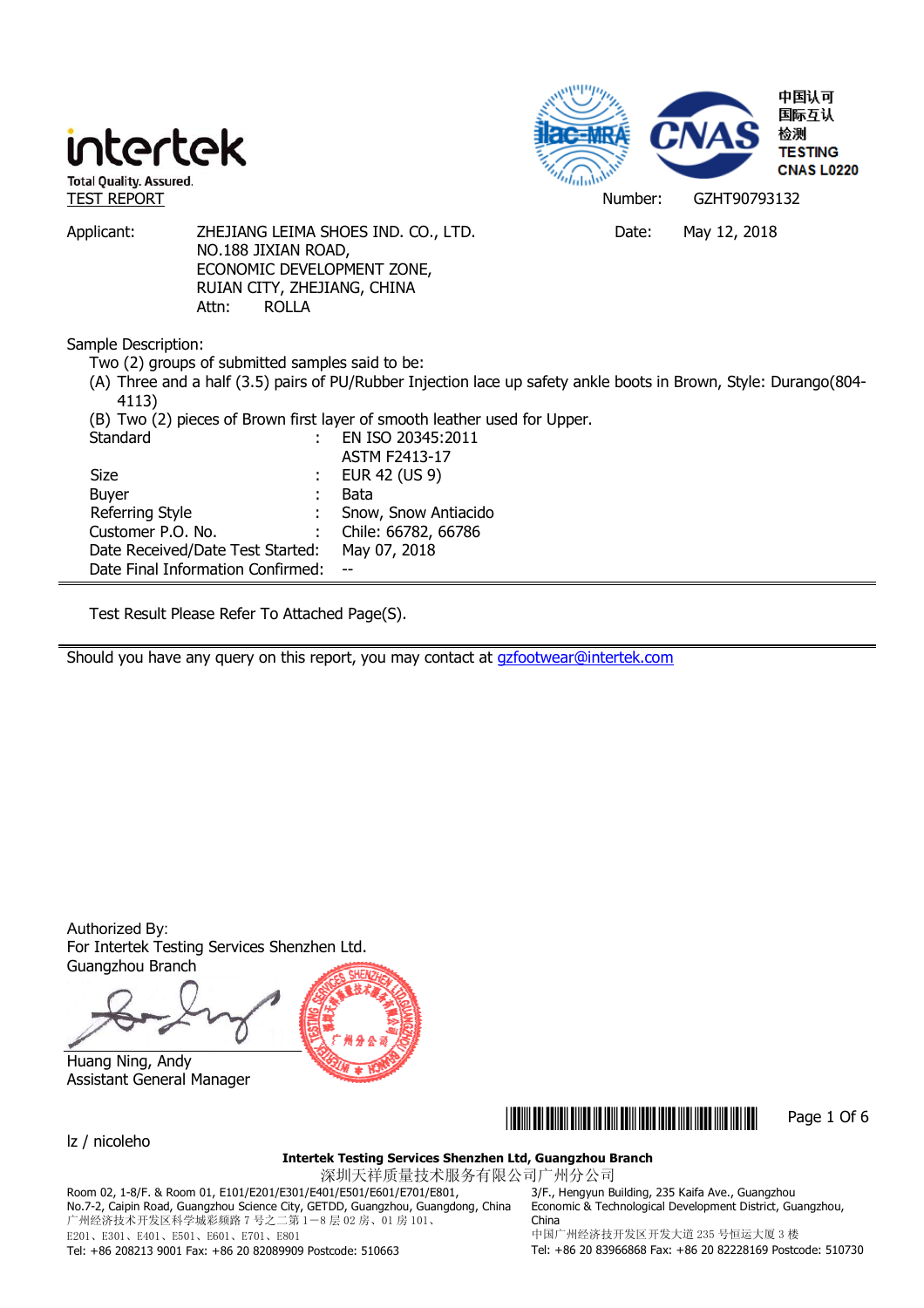

" Total Quality. Assured.<br>TEST REPORT Number: GZHT90793132 Tests Conducted (As Requested By The Applicant)

1 Upper/Outsole Bond Strength (Whole Footwear) (EN ISO 20344:2011(5.2))

| Sample     | --<br>17C<br>אוכ | יוו ומבע<br>ouu        | romani<br>ш | $\overline{\phantom{0}}$<br>$P^{\prime}$<br>aı<br>--- |
|------------|------------------|------------------------|-------------|-------------------------------------------------------|
| $\sqrt{ }$ | . .              | - Mr.<br>----<br>,,,,, |             | <u>n---</u><br>പാ                                     |

Remark:  $* =$  Min. 4.0 N/mm, If The Sole Was Torn, Min. 3.0 N/mm

Expended Uncertainty: 0.10 N/mm, With k= 2 At 95% Confidence Level.

2 Impact Resistance Of Safety Footwear (EN ISO 20344:2011(5.4))

| Test Condition:  |                   |
|------------------|-------------------|
| Mass Of Striker: | $(20 \pm 0.2)$ kg |
| Impact Energy:   | $(200\pm4)$ J     |

| Sample | Size |              | <b>Results</b> | Requirement                  | Pass/Fail |
|--------|------|--------------|----------------|------------------------------|-----------|
| (A)    | 44   | Left         | mm<br>⊥6.0 ′   | $($ #`<br>Min.<br>14.0<br>mm | Pass      |
|        |      | <b>Right</b> | mm<br>16.I     | $($ #`<br>Min.<br>14.0<br>mm | Pass      |

Remark:  $# =$  In Addition, The Toecap Shall Not Develop Any Cracks Which Go Through The Material, i.e. Through Which Light Can Be Seen.

Expanded Uncertainty: 0.36(Urel), With k=1.96 At 95% Confidence Level.

3 Compression Resistance Of Safety Footwear (EN ISO 20344:2011(5.5))

| Test Condition:    |                  |
|--------------------|------------------|
| Compression Speed: | $(5\pm2)$ mm/min |
| Load:              | $(15\pm0.1)$ kN  |

| Sample | Size | Results |            | Requirement        | Pass/Fail |
|--------|------|---------|------------|--------------------|-----------|
| A)     | TZ   | Left    | 18.0<br>mm | Min.<br>14.0<br>mm | Pass      |
|        |      | Right   | ⇁<br>mm    | Min.<br>14.0 mm    | Pass      |

Expended Uncertainty: 0.13 mm, With k= 1.96 At 95% Confidence Level.

/ nicoleho Page 2 Of 6

**Intertek Testing Services Shenzhen Ltd, Guangzhou Branch** 

深圳天祥质量技术服务有限公司广州分公司 Room 02, 1-8/F. & Room 01, E101/E201/E301/E401/E501/E601/E701/E801, No.7-2, Caipin Road, Guangzhou Science City, GETDD, Guangzhou, Guangdong, China 广州经济技术开发区科学城彩频路 7 号之二第 1-8 层 02 房、01 房 101、 E201、E301、E401、E501、E601、E701、E801 Tel: +86 208213 9001 Fax: +86 20 82089909 Postcode: 510663

3/F., Hengyun Building, 235 Kaifa Ave., Guangzhou Economic & Technological Development District, Guangzhou, China 中国广州经济技开发区开发大道 235 号恒运大厦 3 楼 Tel: +86 20 83966868 Fax: +86 20 82228169 Postcode: 510730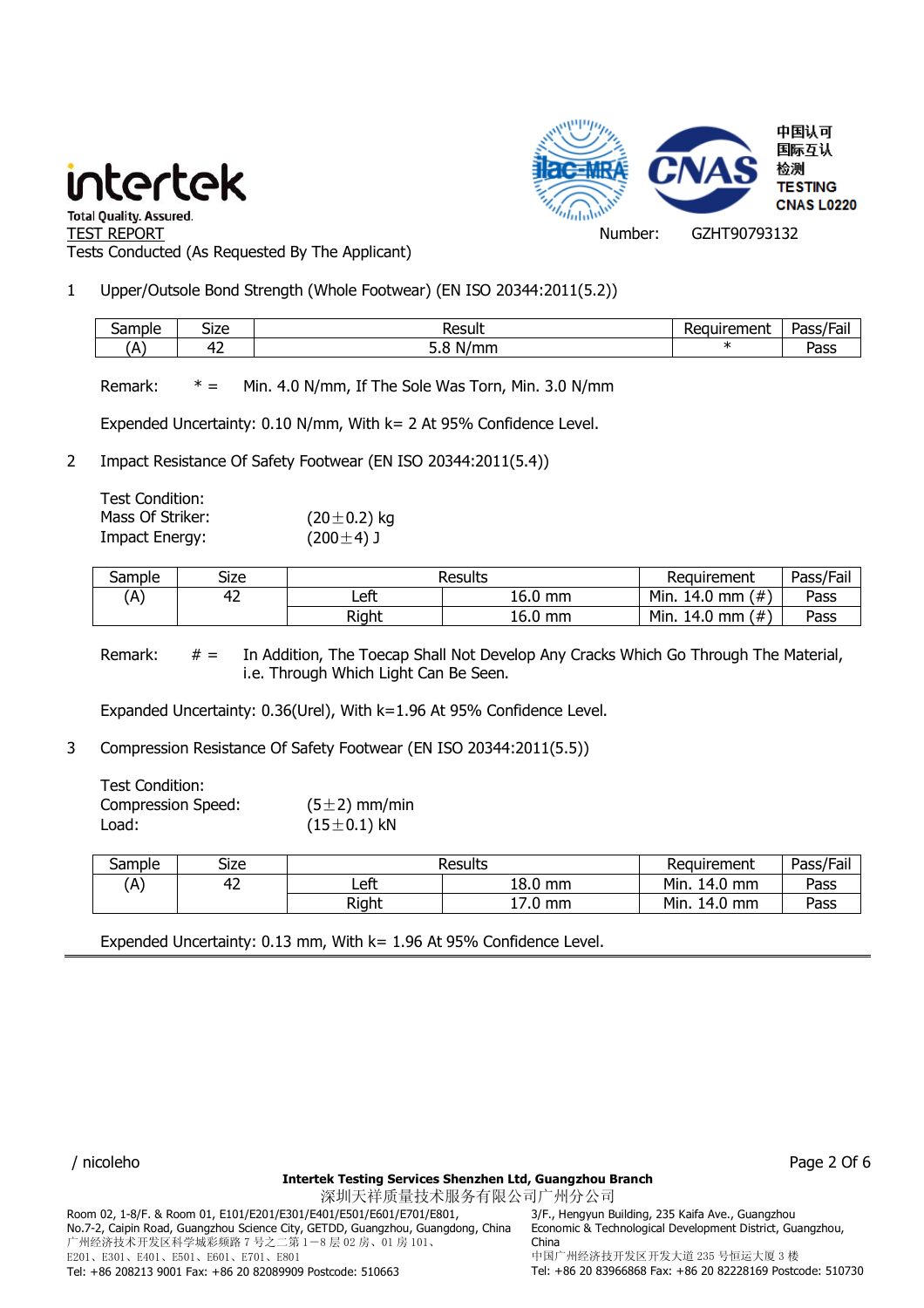

" Total Quality. Assured.<br>TEST REPORT Number: GZHT90793132 Tests Conducted (As Requested By The Applicant)

### 4 Electric Hazard Resistance Footwear (ASTM F2412-11, 9)

| (A)    | Leakage Current   | <b>ASTM F2413</b><br>Requirement | Pass/Fail |
|--------|-------------------|----------------------------------|-----------|
| Left:  | $0.42 \text{ mA}$ | ж                                | Pass      |
| Left:  | $0.32 \text{ mA}$ | ∗                                | Pass      |
| Right: | $0.37 \text{ mA}$ | ∗                                | Pass      |

Remark: \* = No Current Flow Or Leakage Current In Excess Of 1.0 mA Under The Application Of 18 000 V At 60 Hz AC For 1 Minute.

#### 5 Penetration Resistance (Whole Footwear With Non-metallic Anti-Penetration Insert)(EN ISO 20344:2011(5.8.3))

| Sample | Size |       | <b>Results</b>                                                                        | Requirement       | Pass/Fail |
|--------|------|-------|---------------------------------------------------------------------------------------|-------------------|-----------|
| (A)    | 42   | Left  | The Tip Of The Test Nail Did<br>Not Penetrate Through The<br>Test Piece Before 1100 N | Min. 1100 N $(*)$ | Pass      |
|        |      | Right | The Tip Of The Test Nail Did<br>Not Penetrate Through The<br>Test Piece Before 1100 N | Min. 1100 N $(*)$ | Pass      |

Remark: \* = The Tip Of The Test Nail Shall Not Penetrate Through The Test Piece.

6 Tear Strength (Upper) (EN ISO 20344:2011(6.3), ISO 3377-2:2002)

| Sample             | -<br>170<br>אוט   | oou u<br>waa u |             | 'eauirement     | $\overline{\phantom{0}}$<br>. .<br>'Fail<br>1) 2001 L |
|--------------------|-------------------|----------------|-------------|-----------------|-------------------------------------------------------|
| $\mathbf{v}$<br>n. | . .<br>. <u>.</u> | Mear<br>alue ' | $\sim$<br>u | วก<br>Min.<br>N | Pass                                                  |

Expanded Uncertainty: 2.77 N, With k= 2.06 At 95% Confidence Level.

/ nicoleho Page 3 Of 6

### **Intertek Testing Services Shenzhen Ltd, Guangzhou Branch**

深圳天祥质量技术服务有限公司广州分公司 Room 02, 1-8/F. & Room 01, E101/E201/E301/E401/E501/E601/E701/E801, No.7-2, Caipin Road, Guangzhou Science City, GETDD, Guangzhou, Guangdong, China 广州经济技术开发区科学城彩频路 7 号之二第 1-8 层 02 房、01 房 101、 E201、E301、E401、E501、E601、E701、E801 Tel: +86 208213 9001 Fax: +86 20 82089909 Postcode: 510663 China

3/F., Hengyun Building, 235 Kaifa Ave., Guangzhou Economic & Technological Development District, Guangzhou, 中国广州经济技开发区开发大道 235 号恒运大厦 3 楼 Tel: +86 20 83966868 Fax: +86 20 82228169 Postcode: 510730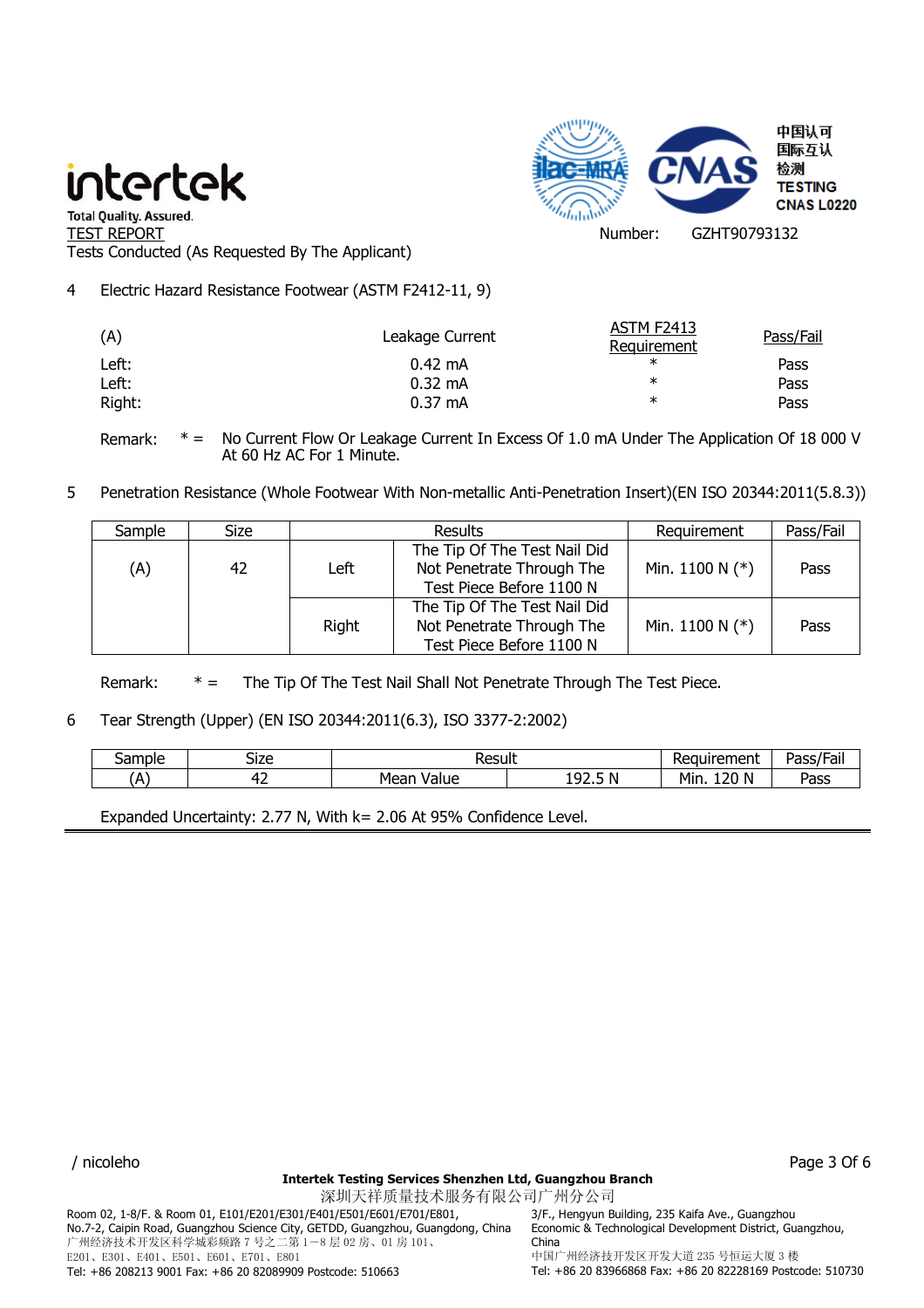

" Total Quality. Assured.<br>TEST REPORT Number: GZHT90793132 Tests Conducted (As Requested By The Applicant)

7 Tear Strength (Outsole) (EN ISO 20344:2011(8.2), ISO 34-1:2010, Method A)

| ample<br><b>Jdll</b> | --<br>$-$<br>- - -<br>しにし | )Ansıtv                                          | Result                                           | ∵ "oment" am<br>нсни | .<br>$\overline{\phantom{0}}$<br>'Fail<br>3222<br>പാാ |
|----------------------|---------------------------|--------------------------------------------------|--------------------------------------------------|----------------------|-------------------------------------------------------|
| Ά                    | . .                       | $I$ <i>rm</i><br>un.<br>. <u>.</u><br>- 1<br>- - | kN.<br>$\overline{\phantom{a}}$<br>N<br><u>.</u> | 灬                    | 3000<br>ass ·                                         |

Remark:  $* =$  Density:  $> 0.9$  g/cm<sup>3</sup>, Min. 8 kN/m

Expanded Uncertainty: 0.32 kN/m, With k= 2.26 At 95% Confidence Level.

8 Abrasion Resistance (Outsole) (EN ISO 20344:2011(8.3), ISO 4649:2010, Method A)

| ample<br>oar | --<br>פרו<br>しにし<br>___ | Densit<br>ы     | 'esult                                                        | uirement<br>-<br>v | $\overline{\phantom{0}}$<br>. .<br>- המר<br>aıı |
|--------------|-------------------------|-----------------|---------------------------------------------------------------|--------------------|-------------------------------------------------|
|              | - -<br>л<br>. .         | ,<br>. <u>.</u> | ىن،<br>mm<br>Loss<br>olume.<br>'atıve<br>ιm<br>v<br>הי<br>. . |                    | ס ב-2<br>้ตวว                                   |

Remark:  $* =$  Density: > 0.9 g/cm<sup>3</sup>, Max. 150 mm<sup>3</sup>

Expanded Uncertainty: 1.76 mm<sup>3</sup>, With  $k=1.96$  At 95% Confidence Level.

9 Rigidity Test (Outsole) (EN ISO 20344:2011(8.4))

| --- | $\sim$     |                    |
|-----|------------|--------------------|
| m   | . .<br>. . | $\mathbf{A}$<br>Ju |

Conclusion: There's No Need To Be Performed The Flexing Test.

NOTE Footwear Whose Angle Under The Applied Force Is Lower Than 45° From The Horizontal Is Not Subjected To The Flexing Test.

/ nicoleho Page 4 Of 6

### **Intertek Testing Services Shenzhen Ltd, Guangzhou Branch**

深圳天祥质量技术服务有限公司广州分公司 Room 02, 1-8/F. & Room 01, E101/E201/E301/E401/E501/E601/E701/E801, No.7-2, Caipin Road, Guangzhou Science City, GETDD, Guangzhou, Guangdong, China 广州经济技术开发区科学城彩频路 7 号之二第 1-8 层 02 房、01 房 101、 E201、E301、E401、E501、E601、E701、E801 Tel: +86 208213 9001 Fax: +86 20 82089909 Postcode: 510663

3/F., Hengyun Building, 235 Kaifa Ave., Guangzhou Economic & Technological Development District, Guangzhou, China 中国广州经济技开发区开发大道 235 号恒运大厦 3 楼 Tel: +86 20 83966868 Fax: +86 20 82228169 Postcode: 510730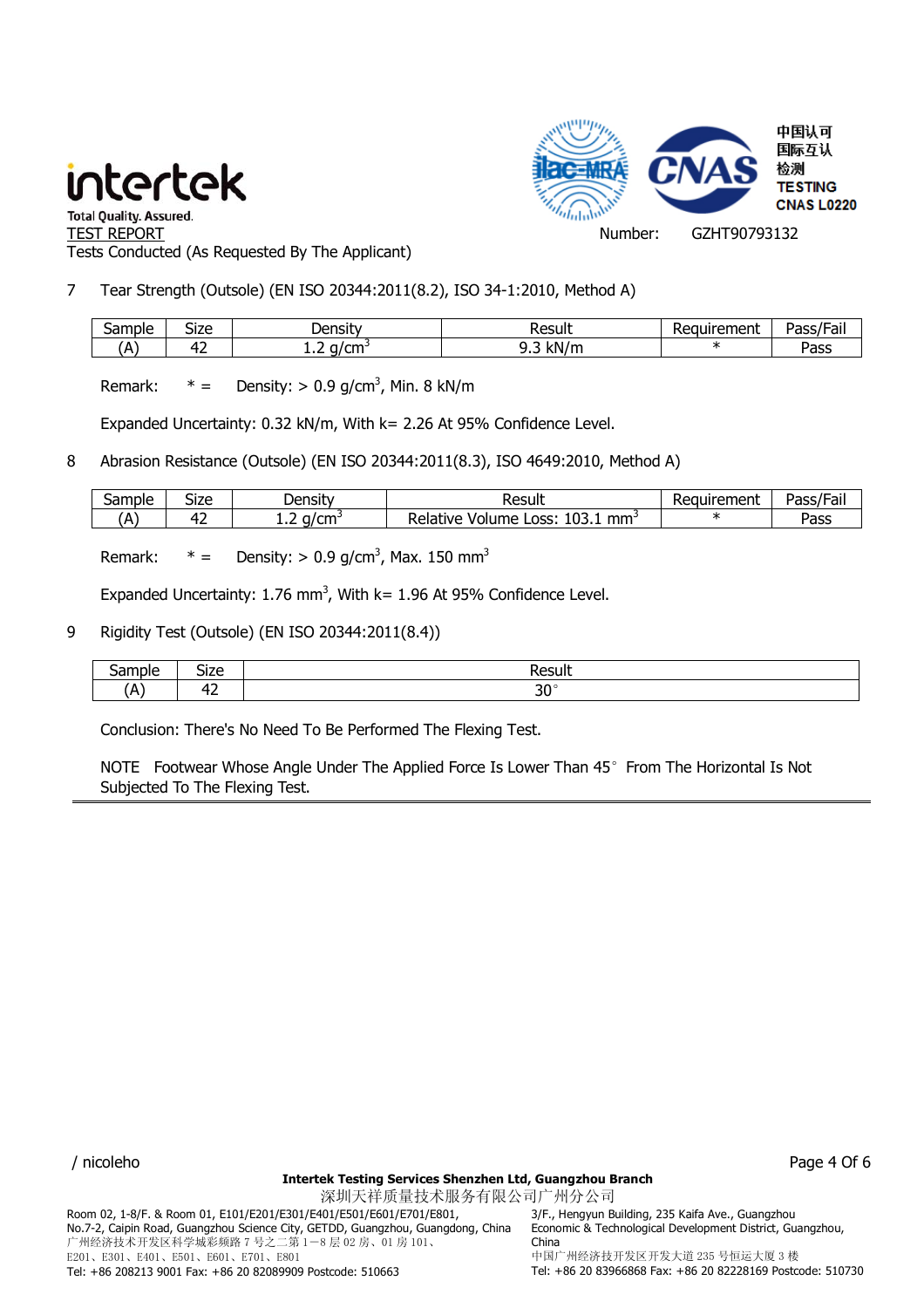

" Total Quality. Assured.<br>TEST REPORT Number: GZHT90793132 Tests Conducted (As Requested By The Applicant)

#### 10 Resistance To Fuel Oil (Outsole) (EN ISO 20344:2011(8.6.1), ISO 1817:2011(8.3), EN ISO 868:2003)

| Sample | $\sim$<br>Size | Result                                     | urement                              | .<br>$\overline{\phantom{0}}$<br>'Fail<br>$\sim$<br>a331 |
|--------|----------------|--------------------------------------------|--------------------------------------|----------------------------------------------------------|
|        | . .            | $-5.61%$<br><b>Change</b><br>Ιn<br>Volume. | $12\%$ (*)<br>Max.<br><b>_</b><br>∸∸ | <sup>o</sup> ass                                         |

Remark:  $* =$  If The Test Piece Shrinks By More Than 1% In Volume Or Increase In Hardness By More Than 10 Shore A Hardness Units, Then A Further Flex Test Shall Be Performed In Accordance With The Method Described In EN ISO 20344:2011, 8.6.2. (+) Means Increase And (-) Means Shrinkage.

Expended Uncertainty: 0.16%, With k= 2.13 At 95% Confidence Level.

#### 11 pH Value

As Per EN ISO 20344:2011, 6.9, With Reference To ISO 4045:2008, pH Value Was Measured By pH Meter.

|        | $\sim$ 100<br>$-$<br>.   | .<br>ำ⊩<br>,,, |
|--------|--------------------------|----------------|
| --<br> | $\overline{\phantom{0}}$ |                |

Remark:  $* =$  Min. 3.20, If The pH Value Is Below 4.00, The Difference Figure Shall Be Less Than 0.70

Tested Component: Dark Brown Synthetic Material With Brown Leather Backing (Sample B)

Conclusion:

| Standard                       | Result |
|--------------------------------|--------|
| EN ISO 20345:2011 For pH Value | Pass   |

This report is made solely on the basis of your instructions and/or information and materials supplied by you. It is not intended to be a recommendation for any particular course of action. Intertek does not accept a duty of care or any other responsibility to any person other than the Client in respect of this report and only accepts liability to the Client insofar as is expressly contained in the terms and conditions governing Intertek's provision of services to you. Intertek makes no warranties or representations either express or implied with respect to this report save as provided for in those terms and conditions. We have aimed to conduct the Review on a diligent and careful basis and we do not accept any liability to you for any loss arising out of or in connection with this report, in contract, tort, by statute or otherwise, except in the event of our gross negligence or wilful misconduct.

#### / nicoleho Page 5 Of 6

#### **Intertek Testing Services Shenzhen Ltd, Guangzhou Branch**

深圳天祥质量技术服务有限公司广州分公司 Room 02, 1-8/F. & Room 01, E101/E201/E301/E401/E501/E601/E701/E801, No.7-2, Caipin Road, Guangzhou Science City, GETDD, Guangzhou, Guangdong, China 广州经济技术开发区科学城彩频路 7 号之二第 1-8 层 02 房、01 房 101、 E201、E301、E401、E501、E601、E701、E801 Tel: +86 208213 9001 Fax: +86 20 82089909 Postcode: 510663

3/F., Hengyun Building, 235 Kaifa Ave., Guangzhou Economic & Technological Development District, Guangzhou, China 中国广州经济技开发区开发大道 235 号恒运大厦 3 楼 Tel: +86 20 83966868 Fax: +86 20 82228169 Postcode: 510730